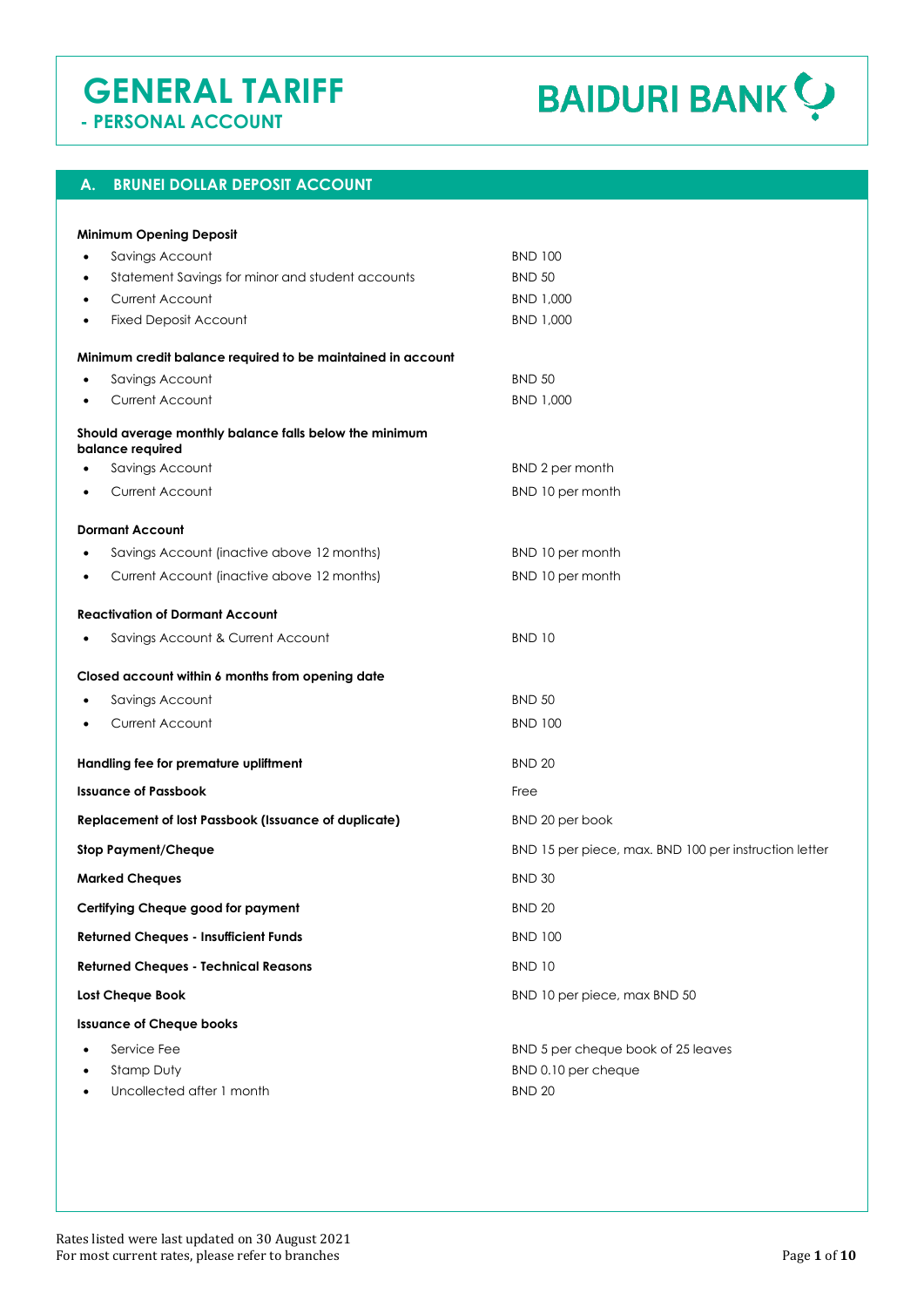## **B. FOREIGN CURRENCY DEPOSIT ACCOUNT**

#### **Minimum Opening Deposit**

- 
- 
- **Fixed Deposit Account**

#### **Minimum credit balance required to be maintained in account**

- 
- 

**Should average monthly balance falls below the minimum balance required**

- Savings Account
- Current Account

#### **Dormant Account**

- Savings Account (inactive above 12 months)
- Current Account (inactive above 12 months)

#### **Reactivation of Dormant Account**

- 
- 

#### **Closed account within 6 months from opening date**

- 
- 

#### **Commission in lieu of exchange**

- Currency notes transaction (subject to availability in respect of withdrawal) 1%, min. BND 10 in equivalent
- Other transactions (inclusive of transactions between BND and SGD):
	-
	- o Over BND100,000 in equivalent 1/32%, min BND 100 in equivalent

• Savings Account AUD 1,000 / CAD 1,000 / EUR 500 / GBP 500 / HKD 5,000 / NZD 1,000 / USD 500 / JPY 100,000

• Current Account AUD 1,000 / CAD 1,000 / EUR 500 / GBP 500 / HKD 5,000 / NZD 1,000 / USD 500 / JPY 100,000 AUD 10,000 / CAD 10,000 / EUR 5,000 / GBP 5,000 / HKD 25,000 / NZD 10,000 / USD 5,000 / JPY 1,000,000

• Savings Account AUD 1,000 / CAD 1,000 / EUR 500 / GBP 500 / HKD 5,000 / NZD 1,000 / USD 500 / JPY 100,000

• Current Account AUD 1,000 / CAD 1,000 / EUR 500 / GBP 500 / HKD 5,000 / NZD 1,000 / USD 500 / JPY 100,000

> Monthly Charge: AUD 10 / CAD 10 / EUR 10 / GBP 10 / HKD 100 / NZD 10 / USD 10 / JPY 1,000

> Monthly Charge: AUD 10 / CAD 10 / EUR 10 / GBP 10 / HKD 100 / NZD 10 / USD 10 / JPY 1,000

**Early upliftment for Fixed Deposit Penalty of 1%, min AUD 10 / CAD 10 / EUR 10 / GBP 10**  / HKD 100 / NZD 10 / USD 10 / JPY 1,000 No interest is paid when completed term is less than 1 month, and when interest after deduction is negative.

**Handling fee for premature upliftment AUD 10 / CAD 10 / EUR 10 / GBP 10 / HKD 100 / NZD** 10 / USD 10 / JPY 1,000

> Monthly Charge: AUD 5 / CAD 5 / EUR 5 / GBP 5 / HKD 20 / NZD 5 / USD 5 / JPY 500

> Monthly Charge: AUD 5 / CAD 5 / EUR 5 / GBP 5 / HKD 20 / NZD 5 / USD 5 / JPY 500

• Savings Account AUD 10 / CAD 10 / EUR 10 / GBP 10 / HKD 100 / NZD 10 / USD 10 / JPY 1,000

• Current Account AUD 10 / CAD 10 / EUR 10 / GBP 10 / HKD 100 / NZD 10 / USD 10 / JPY 1,000

• Savings Account AUD 50 / CAD 50 / EUR 50 / GBP 50 / HKD 200 / NZD 50 / USD 50 / JPY 5,000

• Current Account AUD 50 / CAD 50 / EUR 50 / GBP 50 / HKD 200 / NZD 50 / USD 50 / JPY 5,000

o Up to BND100,000 in equivalent 1/10%, min. BND 10 in equivalent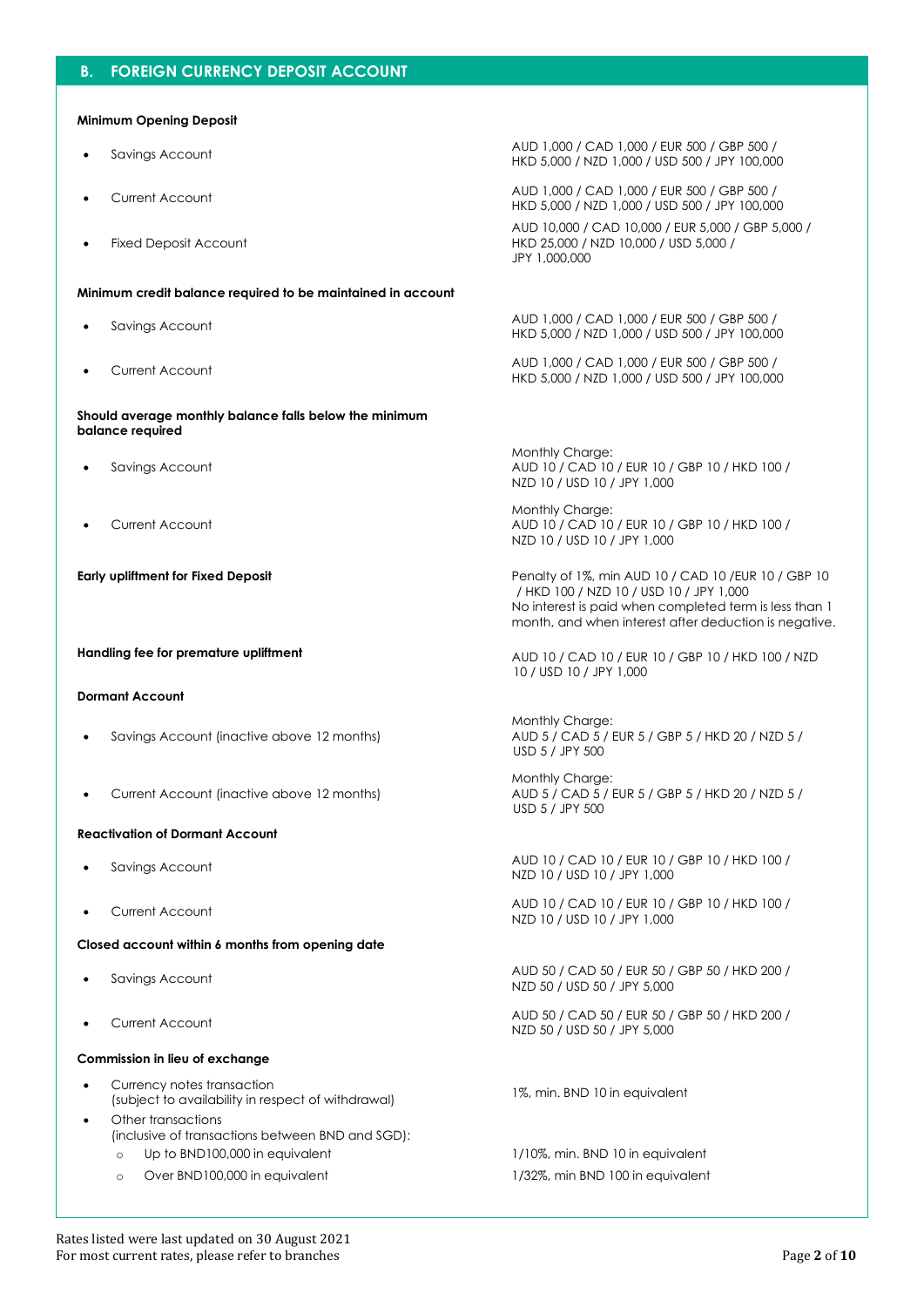| <b>Stop Payment/Cheque</b>                   | USD 10 per cheque                                                                                         |
|----------------------------------------------|-----------------------------------------------------------------------------------------------------------|
| Certifying Cheque good for payment           | USD 15 per cheque                                                                                         |
| <b>Returned Cheques - Insufficient Funds</b> | USD 50 per cheque                                                                                         |
| <b>Returned Cheques - Technical Reasons</b>  | USD 5 per cheque                                                                                          |
| Lost Cheque Book                             | USD 10 per cheque, max USD 25                                                                             |
| <b>Issuance of Cheque books</b>              |                                                                                                           |
| Service Fee<br>٠                             | Equivalent to BND 5 per cheque book of 25 leaves, at<br>prevailing buying TT rate of the transaction date |
| Stamp duty<br>٠                              | Equivalent to BND 0.10 per cheque                                                                         |
| Uncollected after 1 month<br>$\bullet$       | Equivalent to BND 20                                                                                      |
| <b>Customized Cheque</b>                     |                                                                                                           |
| Setup Fee<br>٠                               | <b>USD 50</b>                                                                                             |
| Material cost<br>٠                           | At customer expense and advised upon<br>quotation                                                         |

## **C. ACCOUNT RELATED SERVICES**

|           | <b>Account Transfer</b>                                                                                                            |                                           |
|-----------|------------------------------------------------------------------------------------------------------------------------------------|-------------------------------------------|
|           | Handling fee for one off manual account transfer                                                                                   | BND <sub>5</sub>                          |
| $\bullet$ | Manual transfer from Savings Account to cover excess in<br><b>Current Account</b>                                                  | <b>BND 30</b>                             |
|           | <b>Standing Instruction</b>                                                                                                        |                                           |
|           | Set up                                                                                                                             | <b>BND 10</b>                             |
| $\bullet$ | Amendment                                                                                                                          | <b>BND 10</b>                             |
|           | Cancellation                                                                                                                       | <b>BND 10</b>                             |
| $\bullet$ | Each generated payment:                                                                                                            |                                           |
|           | Through account transfer / bill payments<br>$\circ$                                                                                | Free                                      |
|           | To an account in a local / overseas bank<br>$\circ$<br>*Plus prevailing Outward Transfer / Demand Draft / Cashier's<br>Cheque Fees | <b>BND 10*</b>                            |
| $\bullet$ | Administration fee for insufficient funds to meet standing<br>instruction                                                          | BND 30 after 3 consecutive daily attempts |
|           | Letter of Notice for termination of standing instruction                                                                           | <b>BND 30</b>                             |
|           | Outward Transfer to Local Bank                                                                                                     |                                           |
|           | Via RTGS                                                                                                                           | <b>BND 20</b>                             |
|           | Stamp Duty                                                                                                                         | BND 0.10 per transaction                  |
|           | <b>Outward Telegraphic Transfer</b>                                                                                                |                                           |
|           | Cable charge:                                                                                                                      |                                           |
|           | to ASEAN countries, including Hong Kong<br>$\circ$                                                                                 | <b>BND 20</b>                             |
|           | to other Countries<br>$\Omega$                                                                                                     | <b>BND 30</b>                             |
| $\bullet$ | Cancellation                                                                                                                       | <b>BND 10*</b>                            |
| $\bullet$ | Amendment                                                                                                                          | <b>BND 10*</b>                            |
| $\bullet$ | Stamp Duty                                                                                                                         | BND 0.10 per transaction                  |
| $\bullet$ | Commission in-lieu of exchange:<br>Foreign Currency remittance sent in same currency, inclusive<br>of SGD                          |                                           |
|           | Up to BND100,000 in equivalent<br>$\circ$                                                                                          | 1/10%, min. BND10 in equivalent           |
|           | Over to BND100,000 in equivalent<br>$\circ$                                                                                        | 1/32%, min. BND100 in equivalent          |
|           | *Plus prevailing cable charge, commission in lieu and<br>correspondent bank fee, if any                                            |                                           |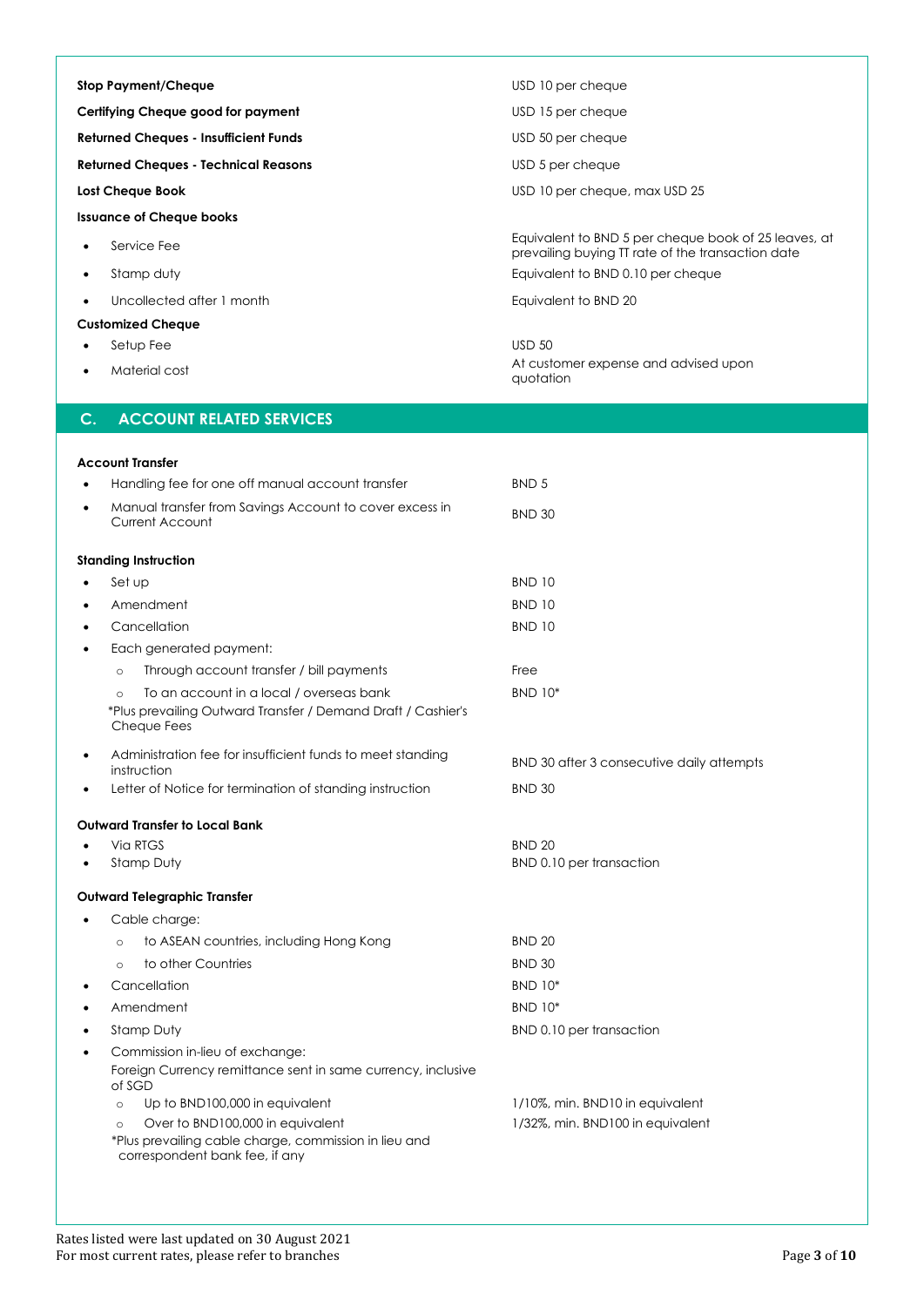| ٠         | <b>Correspondent Bank Fees</b>                                                          |                                                       |
|-----------|-----------------------------------------------------------------------------------------|-------------------------------------------------------|
|           | (Beneficiary to receive exact amount -OUR)<br>For USD<br>$\circ$                        | <b>BND 45</b>                                         |
|           |                                                                                         |                                                       |
|           | For JPY<br>$\circ$<br>For Other Currencies                                              | 0.05% of remitted amount, min BND 35<br><b>BND 35</b> |
|           | $\circ$                                                                                 |                                                       |
|           | Local Transfer from bank in Brunei (via RTGS)                                           |                                                       |
|           |                                                                                         |                                                       |
|           | Credit to customer account with the bank                                                | Free                                                  |
|           | <b>Overseas Inward Telegraphic Transfer</b>                                             |                                                       |
| $\bullet$ | Credit to customer account with the bank                                                | BND <sub>5</sub>                                      |
| $\bullet$ | Paid to an account with another bank in Brunei (via RTGS)                               | <b>BND 40</b>                                         |
|           | Stamp Duty                                                                              | BND 0.10 per transaction                              |
| ٠         | Commission in-lieu of exchange                                                          |                                                       |
|           | Foreign Currency remittance paid in same currency, inclusive                            |                                                       |
|           | of SGD                                                                                  |                                                       |
|           | Up to BND100,000 in equivalent<br>$\circ$                                               | 1/10%, min. BND10 in equivalent                       |
|           | Over to BND100,000 in equivalent<br>$\circ$                                             | 1/32%, min. BND100 in equivalent                      |
|           | *Plus prevailing cable charge, commission in lieu and<br>correspondent bank fee, if any |                                                       |
|           |                                                                                         |                                                       |
|           | <b>Cashier's Cheque</b>                                                                 |                                                       |
|           | Issuance                                                                                | <b>BND 20</b>                                         |
|           | Cancellation                                                                            | <b>BND 20</b>                                         |
|           | Stamp Duty                                                                              | BND 0.10 per cheque                                   |
|           |                                                                                         |                                                       |
|           | <b>Demand Draft</b>                                                                     |                                                       |
|           | Issuance                                                                                | <b>BND 20</b>                                         |
| $\bullet$ | Cancellation                                                                            | <b>BND 20*</b>                                        |
| $\bullet$ | Lost demand draft                                                                       | <b>BND 20*</b>                                        |
|           | Stop payment                                                                            | <b>BND 20*</b>                                        |
|           | Amendment fee                                                                           | <b>BND 20*</b>                                        |
|           | Stamp Duty                                                                              | BND 0.10 per demand draft                             |
|           | Commission in-lieu of exchange                                                          |                                                       |
|           | Foreign Currency remittance sent in same currency, inclusive<br>of SGD                  |                                                       |
|           | Up to BND100,000 in equivalent<br>$\circ$                                               | 1/10%, min. BND10 in equivalent                       |
|           | Over to BND100,000 in equivalent<br>$\circ$                                             | 1/32%, min. BND100 in equivalent                      |
|           | *Plus prevailing cable charge, commission in lieu and<br>correspondent bank fee, if any |                                                       |
|           |                                                                                         |                                                       |
|           | <b>Foreign Currency Cheque</b>                                                          |                                                       |
|           | Sent by us for collection                                                               | BND 20 plus prevailing courier charges                |
|           | Sent to us for collection                                                               | 1/8% or min BND 25 with commission in lieu if in same |
|           |                                                                                         | currency                                              |
|           | <b>Stamp Duty</b>                                                                       |                                                       |
|           | Letter of Indemnity                                                                     | BND <sub>2</sub>                                      |
|           |                                                                                         |                                                       |
| D.        | <b>OTHER SERVICES</b>                                                                   |                                                       |
|           |                                                                                         |                                                       |
|           | <b>Audit Confirmation Report</b>                                                        |                                                       |
|           | Within 12 Months                                                                        | <b>BND100</b>                                         |
|           | Above 1 year to 2 years                                                                 | <b>BND200</b>                                         |
|           | Above 2 years                                                                           | <b>BND300</b>                                         |
|           |                                                                                         |                                                       |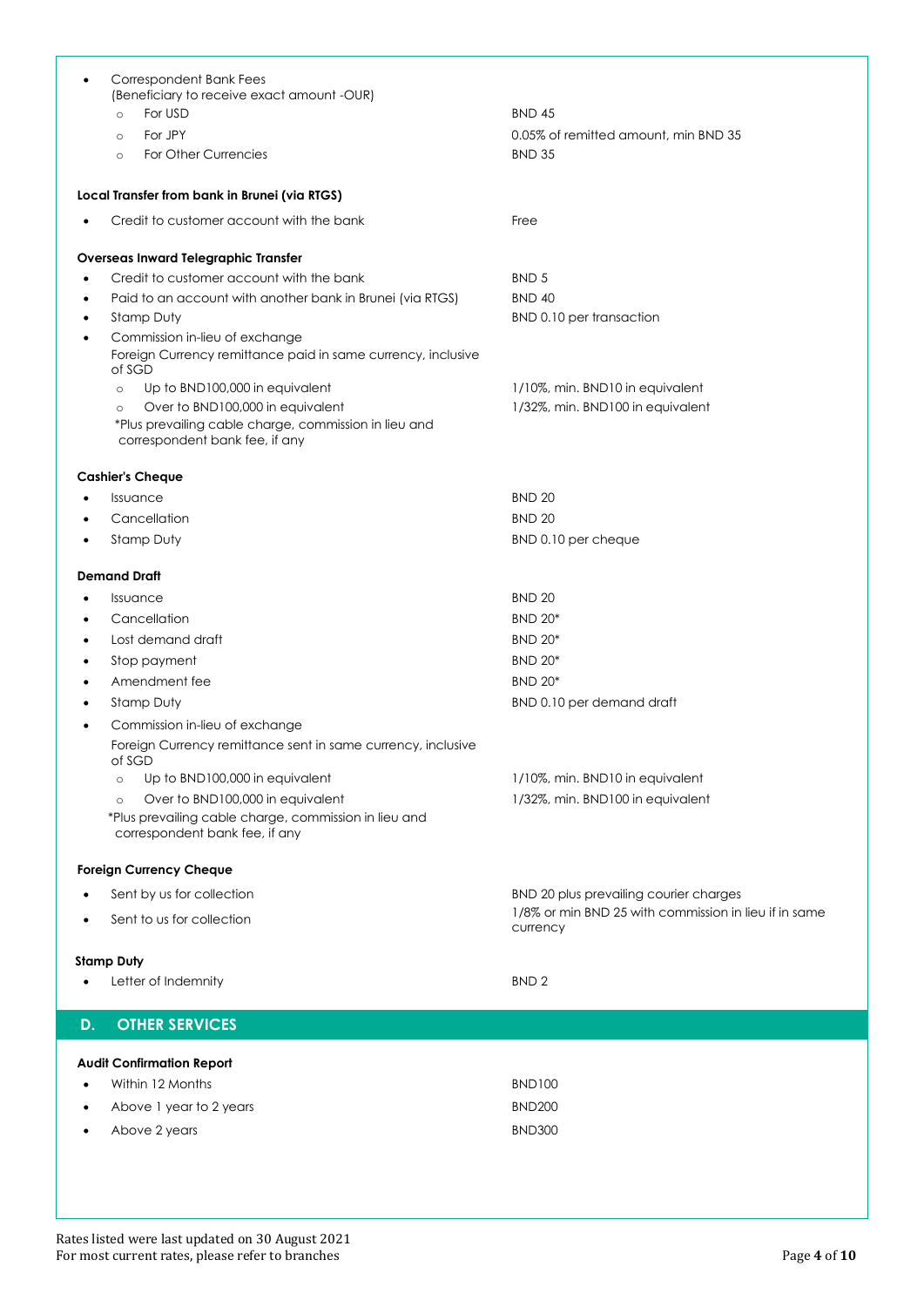|           | Certificate of Balance / Credit Reference<br>Request for certificate of balance by non-borrowing |                                                                              |
|-----------|--------------------------------------------------------------------------------------------------|------------------------------------------------------------------------------|
|           | accounts:                                                                                        |                                                                              |
|           | To be collected in 2 working days<br>$\circ$                                                     | <b>BND 30</b>                                                                |
|           | For immediate collection<br>$\circ$                                                              | <b>BND 45</b>                                                                |
| ٠         | Letter of Reference (travel, visa etc)                                                           | <b>BND 20</b>                                                                |
|           | <b>Statement Retrieval</b>                                                                       |                                                                              |
| ٠         | Current to 1 year                                                                                | BND 5 per statement cycle                                                    |
| ٠         | More than 1 year to 2 years                                                                      | BND 10 per statement cycle                                                   |
| ٠<br>٠    | More than 2 year to 5 years<br>More than 5 years                                                 | BND 20 per statement cycle<br>BND 30 per statement cycle                     |
|           |                                                                                                  |                                                                              |
|           | <b>Other Record Retrieval</b>                                                                    |                                                                              |
| $\bullet$ | Current to 1 year                                                                                | BND 3 per copy                                                               |
| ٠         | More than 1 year to 3 years                                                                      | BND 10 per copy                                                              |
| $\bullet$ | More than 3 years                                                                                | BND 15 per copy                                                              |
|           | <b>Unsorted Cash</b>                                                                             |                                                                              |
| $\bullet$ | Unsorted cash surcharge below BND 500                                                            | BND <sub>5</sub>                                                             |
| ٠         | Unsorted cash surcharge above BND 500                                                            | BND <sub>10</sub>                                                            |
|           |                                                                                                  |                                                                              |
|           | <b>Bulk Coins Change and Deposit (3 working days)</b>                                            |                                                                              |
| $\bullet$ | First BND 100                                                                                    | Free                                                                         |
| ٠         | BND 100 to BND 500                                                                               | <b>BND 10</b>                                                                |
| ٠         | Above BND 500                                                                                    | 1%, min BND 10, max BND 50<br>Additional 50% of the above prevailing charge, |
| ٠         | Coins to be confirmed on the same day                                                            | min BND2                                                                     |
|           | <b>Bulk BND \$1 Notes Change and Deposit</b>                                                     |                                                                              |
| ٠         | First BND 100                                                                                    | Free                                                                         |
| ٠         | BND 100 to BND 500                                                                               | <b>BND 10</b>                                                                |
| ٠         | Above BND 500                                                                                    | 1%, min BND 10, max BND 50                                                   |
|           | <b>Courier Charges</b>                                                                           |                                                                              |
|           | Within Brunei                                                                                    | BND 5 per item*                                                              |
|           | ASEAN Countries including Hong Kong                                                              | Min BND 20 per item*                                                         |
|           | <b>Other Countries</b>                                                                           | Min BND 30 per item*                                                         |
|           | *subject to weight                                                                               |                                                                              |
|           | Postage - up to 100 grammes                                                                      |                                                                              |
|           | Within Brunei                                                                                    | BND 3*                                                                       |
|           | ASEAN Countries including Hong Kong                                                              | BND 5*                                                                       |
|           | <b>Other Countries</b>                                                                           | <b>BND 10*</b>                                                               |
|           | More than 100 grammes                                                                            | Min BND 20*                                                                  |
|           | * subject to weight                                                                              |                                                                              |
| Е.        | <b>ATM</b>                                                                                       |                                                                              |
|           |                                                                                                  |                                                                              |
|           | <b>Overseas Card ATM Access Fee</b>                                                              | <b>BND 3 per withdrawal</b>                                                  |
|           | <b>Airport Multi-Currency ATM</b>                                                                |                                                                              |
|           | Withdrawal fees for Singapore Dollar:                                                            |                                                                              |
|           | SGD 50 - SGD 100<br>$\circ$                                                                      | <b>BND 3 per withdrawal</b>                                                  |
|           | SGD 150 - SGD 1,000<br>$\circ$                                                                   | <b>BND 5 per withdrawal</b>                                                  |
|           | Above SGD 1,000<br>$\circ$                                                                       | <b>BND 10 per withdrawal</b>                                                 |
|           |                                                                                                  |                                                                              |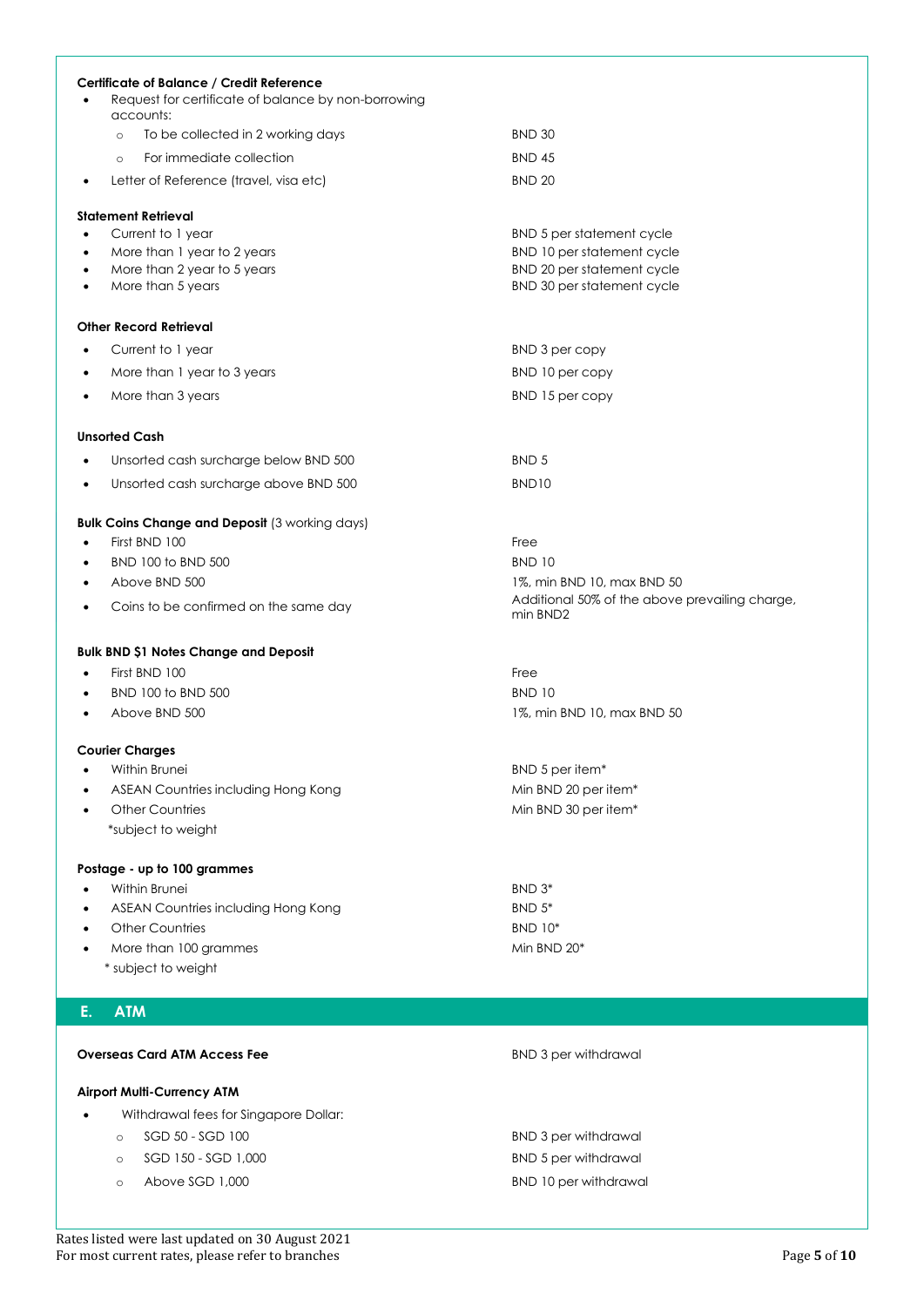| F.        | <b>INTERNET BANKING</b>                                                                 |                                         |
|-----------|-----------------------------------------------------------------------------------------|-----------------------------------------|
|           | <b>Fund Transfer within the Bank</b>                                                    | Free                                    |
|           |                                                                                         |                                         |
|           | <b>Fund Transfer To Local Bank</b>                                                      |                                         |
|           | via RTGS                                                                                | <b>BND 15</b>                           |
|           | via ACH-DC                                                                              | <b>BND 5</b>                            |
| $\bullet$ | <b>Stamp Duty</b>                                                                       | BND 0.10 per transaction                |
|           | <b>Fund Transfer To Overseas Bank</b>                                                   |                                         |
|           | Cable Charges:                                                                          |                                         |
|           | ASEAN countries including Hong Kong<br>$\circ$                                          | <b>BND 10*</b>                          |
|           | <b>Other Countries</b><br>$\circ$                                                       | <b>BND 15*</b>                          |
| $\bullet$ | Cancellation fee for Telegraphic Transfer                                               | <b>BND 10*</b>                          |
|           | Amendment                                                                               | <b>BND 10*</b>                          |
|           | Stamp Duty                                                                              | BND 0.10 per transaction in equivalent  |
|           | *Plus prevailing cable charge, commission in lieu and<br>correspondent bank fee, if any |                                         |
|           | Commission in Lieu                                                                      |                                         |
|           | Foreign Currency remittance sent in same currency, inclusive of SGD                     |                                         |
|           | Up to BND 100,000                                                                       | 1/10%, min. BND 10                      |
|           | Above BND 100,000                                                                       | 1/32%, min. BND 100                     |
|           | <b>Bill Payments</b>                                                                    | Free                                    |
|           | <b>Standing Instruction</b>                                                             |                                         |
|           | Set up                                                                                  | BND <sub>5</sub>                        |
|           | Amendment                                                                               | BND <sub>5</sub>                        |
|           | Cancellation                                                                            | BND <sub>5</sub>                        |
|           | Each generated payment:                                                                 |                                         |
|           | Through account transfer / bill payments<br>$\circ$                                     | Free                                    |
|           | To an account in a local bank<br>$\circ$                                                | Refer to Fund Transfer to Local Bank    |
|           | To an account in an overseas bank<br>$\circ$                                            | Refer to Fund Transfer to Overseas Bank |
|           |                                                                                         |                                         |

# **G. ATM & DEBIT CARDS**

**New Issuance & Annual Fees**

# • Union Pay Free • Visa Classic Bonus Points BND 9 / No Bonus Points Free • Visa Platinum BND 18 • Supasave Visa Debit BND 9 (Free for first 5 years) • Royal Brunei Visa Platinum Debit BND 18 • Mastercard Cash Card BND 36 (valid for 3 years) **Smart Executive Mastercard Platinum Free** • Prestige Mastercard World Free **Replacement Card** • Non-Chip Card BND 15 • Chip Card BND 25 • Card destroyed after 3 months non-collection BND 20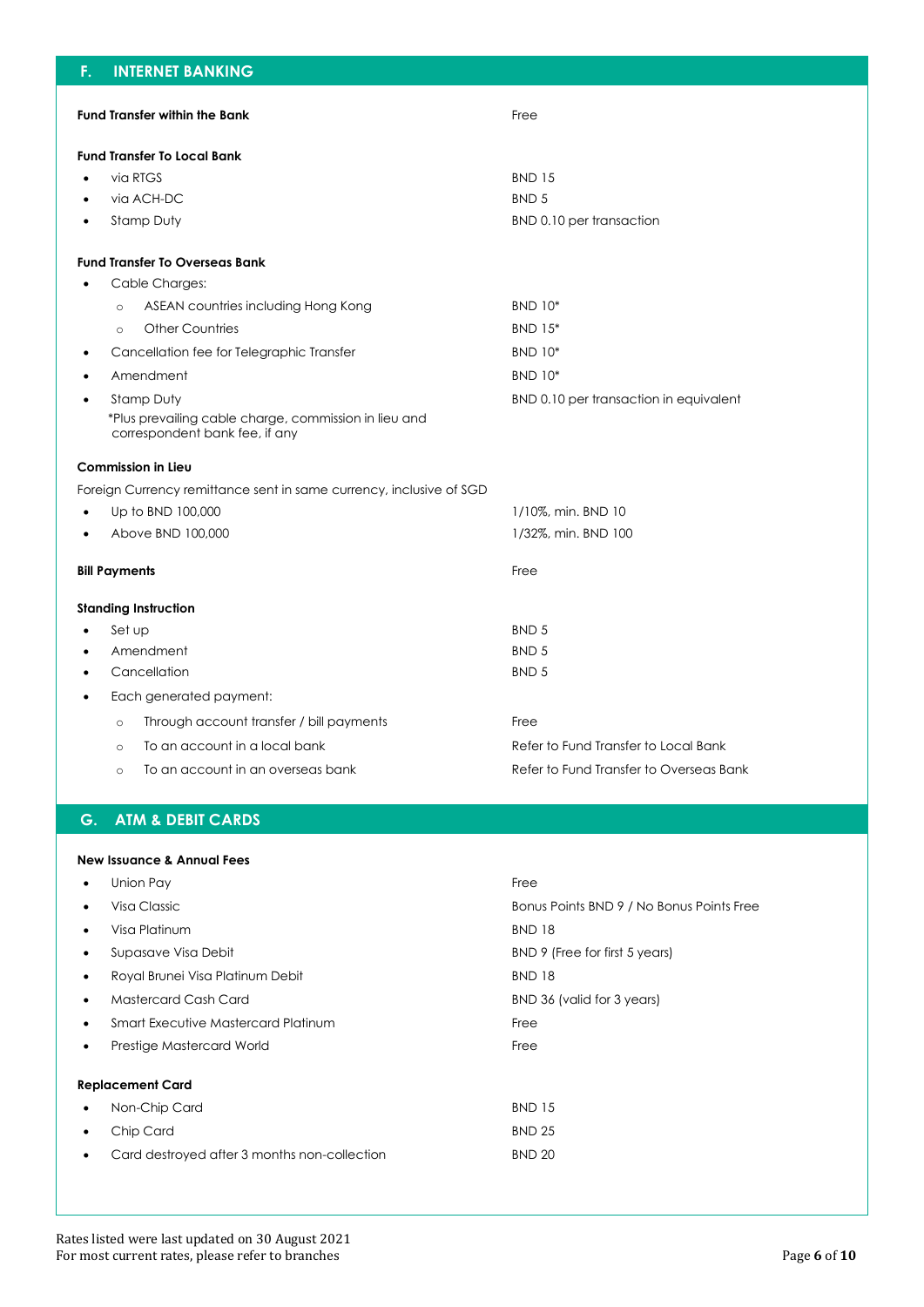| <b>Replacement PIN</b>                       | <b>BND 10</b>                |
|----------------------------------------------|------------------------------|
| <b>Stamp Duty for Lost / Stolen Cards</b>    | BND <sub>2</sub>             |
| Cash Card (Inactive for more than 12 months) | BND 10 per month             |
| <b>Reactivation of Dormant Cash Card</b>     | <b>BND 10</b>                |
|                                              |                              |
| Instant Issuance                             | BND 5                        |
| Sales Draft Retrieval Fee                    | <b>BND 10</b>                |
| Cash withdrawal from Non-Baiduri ATM         | <b>BND 3 per transaction</b> |

## **H. CREDIT CARDS**

## **Credit Card Annual Fees**

|                                         | Visa           |                                              | <b>Principal Card</b>                          | <b>Supplementary Card</b> |  |
|-----------------------------------------|----------------|----------------------------------------------|------------------------------------------------|---------------------------|--|
|                                         | $\circ$        | Infinite                                     | <b>BND 380</b>                                 | <b>BND 190</b>            |  |
|                                         | $\circ$        | Platinum                                     | <b>BND 280</b>                                 | <b>BND 140</b>            |  |
|                                         | $\circ$        | Classic                                      | <b>BND 40</b>                                  | <b>BND 20</b>             |  |
|                                         | $\circ$        | Smart Executive Platinum                     | Free                                           | <b>BND 50</b>             |  |
|                                         | $\circ$        | Prestige Visa Infinite                       | Free                                           | Free                      |  |
|                                         | $\circ$        | Royal Brunei Visa Infinite                   | <b>BND300</b>                                  | <b>BND150</b>             |  |
|                                         | $\circ$        | Royal Brunei Visa Platinum                   | <b>BND200</b>                                  | <b>BND100</b>             |  |
| $\bullet$                               |                | Mastercard                                   | <b>Principal Card</b>                          | <b>Supplementary Card</b> |  |
|                                         | $\circ$        | Platinum                                     | <b>BND 280</b>                                 | <b>BND 140</b>            |  |
|                                         | $\circ$        | Classic                                      | <b>BND 40</b>                                  | <b>BND 20</b>             |  |
|                                         |                | <b>Replacement Card</b>                      |                                                |                           |  |
| $\bullet$                               |                | Non-Chip Card                                | <b>BND 15</b>                                  |                           |  |
| ٠                                       |                | Chip Card                                    | <b>BND 25</b>                                  |                           |  |
| ٠                                       |                | Card destroyed after 3 months non-collection | <b>BND 20</b>                                  |                           |  |
|                                         |                | <b>Replacement PIN</b>                       | <b>BND 10</b>                                  |                           |  |
|                                         |                | Stamp Duty for Lost / Stolen Cards           | BND <sub>2</sub>                               |                           |  |
| <b>Cash Advance Fees</b>                |                |                                              | 3% of amount withdrawn, min. BND 10            |                           |  |
|                                         |                | <b>Cash Advance Over The Counter</b>         | N/A                                            |                           |  |
|                                         |                | 0% Instalment Processing Fee                 |                                                |                           |  |
| Classic, Gold and Platinum<br>$\bullet$ |                |                                              | 3% of amount or min BND 30 whichever is higher |                           |  |
| $\bullet$                               | Infinite       |                                              | <b>BND 30</b>                                  |                           |  |
|                                         |                | 0% Instalment Early Settlement               | <b>BND 100</b>                                 |                           |  |
|                                         |                | <b>Late Payment Fees</b>                     | <b>BND 35</b>                                  |                           |  |
|                                         |                | <b>Finance Charger (Interest)</b>            | 18% per annum                                  |                           |  |
|                                         | Over-limit Fee |                                              | <b>BND 15</b>                                  |                           |  |
|                                         |                | <b>Standing Instruction Returned</b>         | <b>BND 15</b>                                  |                           |  |
| <b>Returned Cheque</b>                  |                |                                              | <b>BND 100</b>                                 |                           |  |
|                                         |                | <b>Temporary Limit Fee</b>                   | <b>BND 25</b>                                  |                           |  |
|                                         |                | <b>Retrieval of Statement</b>                |                                                |                           |  |
|                                         |                | Current to 12 months                         | BND 5 per statement cycle                      |                           |  |
| ٠                                       |                | More than 12 months                          | BND 10 per statement cycle                     |                           |  |
| <b>Instant Issuance</b>                 |                |                                              | BND 5                                          |                           |  |
| <b>Sales Draft Retrieval</b>            |                |                                              | <b>BND 10</b>                                  |                           |  |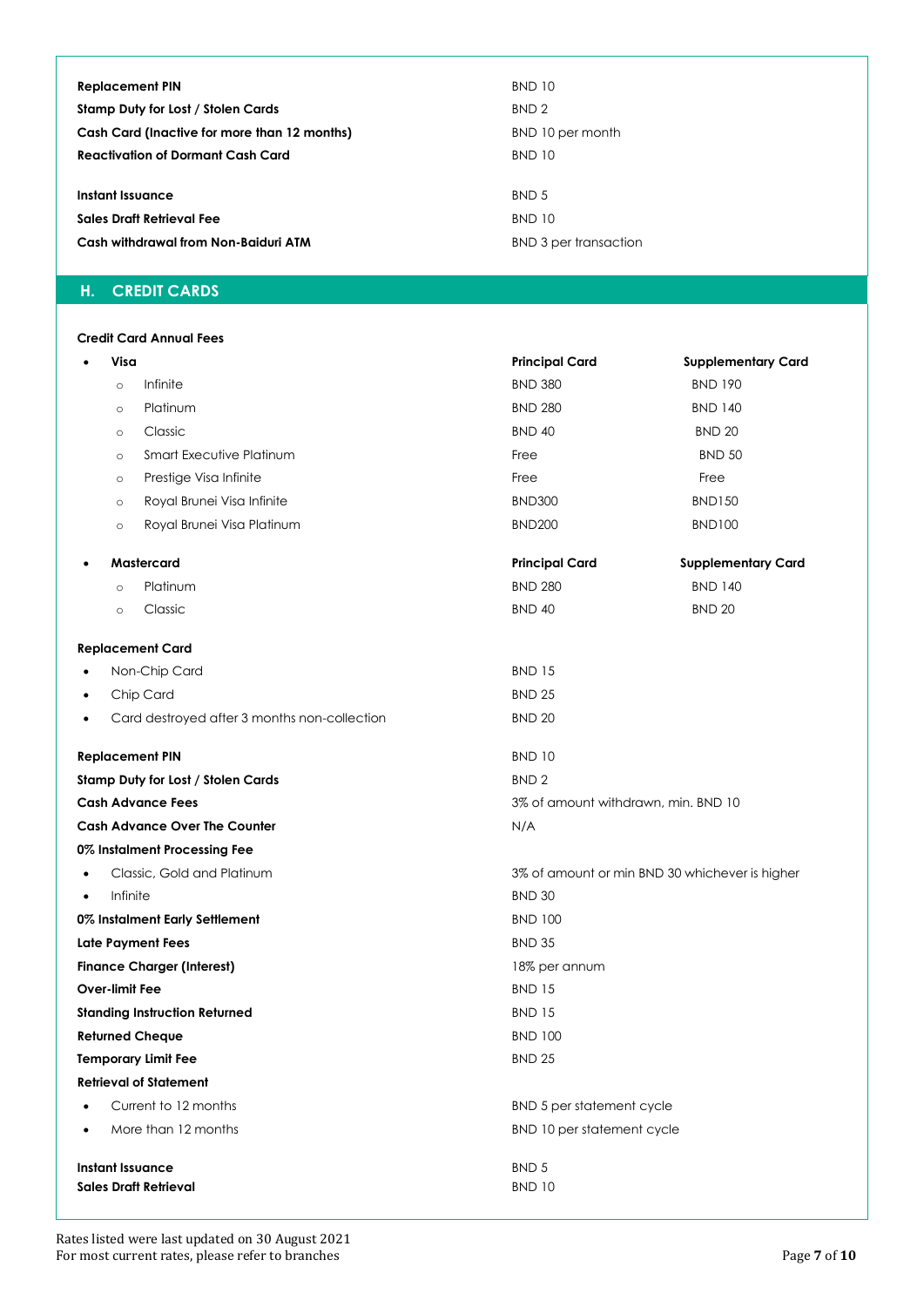## **I. RETAIL FINANCING & LOANS**

|   | <b>Application Processing and Administration Fees</b>                                                                    |                                                                                                                                                                      |
|---|--------------------------------------------------------------------------------------------------------------------------|----------------------------------------------------------------------------------------------------------------------------------------------------------------------|
| ٠ | <b>Unsecured Personal Financing Products</b>                                                                             | <b>BND 50 - 200</b>                                                                                                                                                  |
|   | Mortgage Loan                                                                                                            | <b>BND 250</b>                                                                                                                                                       |
|   | <b>Fully Cash Secured</b>                                                                                                | <b>BND 200</b>                                                                                                                                                       |
|   | <b>SME</b>                                                                                                               | 1% of the loan amount, min BND 300                                                                                                                                   |
|   | SME - Oil & Gas Vendor Financing                                                                                         | 1% of the loan amount, min BND 300, max BND 1,000                                                                                                                    |
|   | <b>SME Temporary Overdraft</b>                                                                                           | <b>BND 250</b>                                                                                                                                                       |
|   | <b>SME Fully Cash Secured</b>                                                                                            | <b>BND 250</b>                                                                                                                                                       |
|   | <b>Early Repayment Fees</b>                                                                                              |                                                                                                                                                                      |
|   | Unsecured personal financing products remaining tenor                                                                    |                                                                                                                                                                      |
|   | More than half of the original tenor<br>$\circ$                                                                          | 2% of the outstanding or max. BND 500 whichever lower                                                                                                                |
|   | Less than half of the original tenor<br>$\circ$                                                                          | 1% of the outstanding or max. BND 250 whichever lower                                                                                                                |
|   | Mortgage* (a) Settlement by own funds either partial or full settlement                                                  |                                                                                                                                                                      |
|   | Tenor less than 3 years<br>$\circ$                                                                                       | 5% on prepayment amount or min, BND 2,500 whichever<br>is higher or stipulated in the Banking Facility Letter<br>3% on prepayment amount or min, BND 1,000 whichever |
|   | Tenor more than 3 years<br>$\circ$                                                                                       | is higher or stipulated in the Banking Facility Letter                                                                                                               |
|   | Mortgage* (b) Refinance by other financial institution/bank                                                              | 10% on prepayment amount, min. BND 5,000 whichever<br>is higher or stipulated in the Banking Facility Letter                                                         |
|   | *Mortgage Loan Early Prepayment Fee, only (1) prepayment fee is charged either (a) or (b)                                |                                                                                                                                                                      |
|   | SME and SME Oil & Gas Vendor Financing                                                                                   |                                                                                                                                                                      |
|   | Partial loan prepayment<br>$\circ$                                                                                       | 2% of the amount paid or min BND 500                                                                                                                                 |
|   | Full loan prepayment<br>$\circ$                                                                                          | 5% of the amount paid or min BND 2500                                                                                                                                |
|   | <b>SME Fully Cash Secured</b>                                                                                            |                                                                                                                                                                      |
|   | Partial loan repayment<br>$\circ$                                                                                        | <b>BND 50</b>                                                                                                                                                        |
|   | Full loan repayment<br>$\circ$                                                                                           | <b>BND 100</b>                                                                                                                                                       |
|   | Term Loan remaining tenor                                                                                                |                                                                                                                                                                      |
|   | Tenor less than 5 years<br>$\circ$                                                                                       | 8% on outstanding loan amount, min. BND 5,000 or<br>stipulated in the Banking Facility Letter                                                                        |
|   | Tenor more than 5 years<br>$\circ$                                                                                       | 5% on outstanding loan amount, min. BND 3,000 or<br>stipulated in the Banking Facility Letter                                                                        |
|   | Fully Cash Secured early settlement for Term Loan &<br>Overdraft                                                         | BND100 or stipulated in the Banking Facility Letter                                                                                                                  |
|   | <b>Cancellation Fees</b>                                                                                                 |                                                                                                                                                                      |
|   | Unsecured personal financing products                                                                                    | <b>BND 250</b>                                                                                                                                                       |
|   | Mortgage Loan                                                                                                            |                                                                                                                                                                      |
|   | Approved application after Facility Offer Letter signed<br>$\circ$<br>before forwarded to lawyer                         | <b>BND750</b>                                                                                                                                                        |
|   | Approved with different terms by bank and accepted<br>$\circ$                                                            | <b>BND750</b>                                                                                                                                                        |
|   | by customer before the issuance of Facility Offer Letter<br>Approved with different terms by the bank but not<br>$\circ$ |                                                                                                                                                                      |
|   | accepted by customer                                                                                                     | BND <sub>0</sub>                                                                                                                                                     |
|   | SME and SME Oil & Gas Vendor Financing                                                                                   |                                                                                                                                                                      |
|   | Upon approval and prior to issuance of Facility Offer<br>$\circ$                                                         | <b>BND 500</b>                                                                                                                                                       |
|   | Letter                                                                                                                   |                                                                                                                                                                      |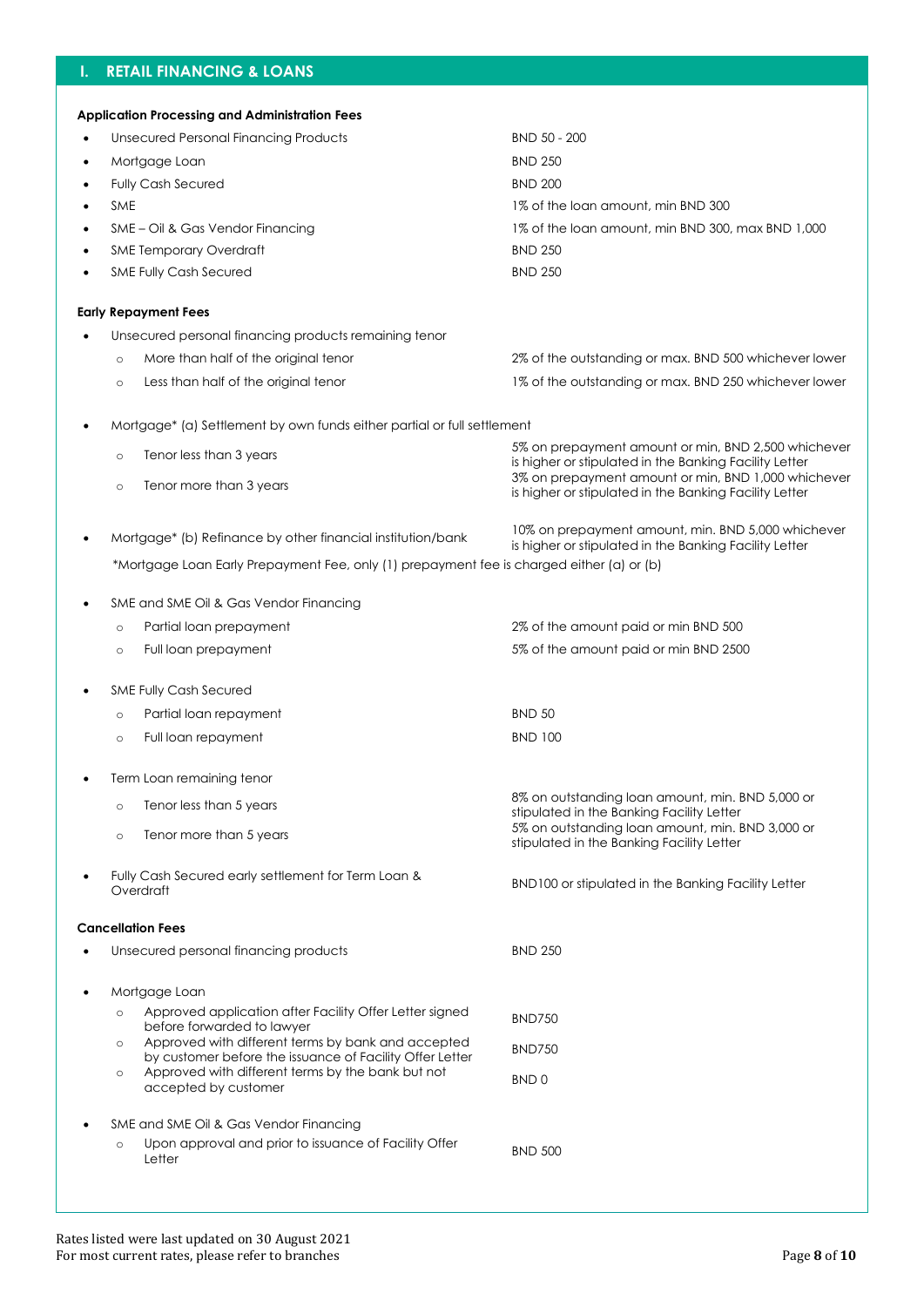|                                        | <b>SME Fully Cash Secured</b><br>After approval and prior to issuance of Facility Offer<br>$\circ$                          |                                                                    |
|----------------------------------------|-----------------------------------------------------------------------------------------------------------------------------|--------------------------------------------------------------------|
|                                        | Letter                                                                                                                      | <b>BND 100</b>                                                     |
|                                        | <b>Renewal Fee</b>                                                                                                          |                                                                    |
|                                        | Unsecured personal financing products                                                                                       | BND 100 (for Overdraft only)                                       |
| ٠                                      | Mortgage loan                                                                                                               | <b>BND 100 (for Overdraft Only)</b>                                |
|                                        | SME and SME Oil & Gas Vendor Financing                                                                                      | <b>BND 250</b>                                                     |
| ٠                                      | <b>SME Fully Cash Secured</b>                                                                                               | <b>BND 250</b>                                                     |
|                                        | <b>Extension Fee</b>                                                                                                        |                                                                    |
|                                        | Extension / Renewal Fees (Overdraft & other facilities)                                                                     | BND 100                                                            |
|                                        | Extension / Renewal Fees (SME Overdraft & other SME<br>facilities)                                                          | <b>BND 250</b>                                                     |
|                                        | Overdraft without changes / amendments                                                                                      | <b>BND100</b>                                                      |
|                                        | Overdraft with changes / amendments                                                                                         | <b>BND200</b>                                                      |
|                                        | <b>Stamp Duty</b>                                                                                                           |                                                                    |
|                                        | Mortgage Loan                                                                                                               | Loan amount (Divided by) / \$500                                   |
| ٠                                      | Unsecured personal financing products<br>(for deed of undertaking of assignment of salary)                                  | $BND$ 1 + 0.20% of the loan amount                                 |
| ٠                                      | SME and SME Oil & Gas Vendor Financing<br>(applicable to those registering in CRS)*                                         | Stamp duty payable at security amount/ \$500                       |
|                                        | *All assignment of Project/Indent/Purchase to be registered in CRS (Collateral Registry System)                             |                                                                    |
|                                        | Issuance of Supplementary Facility Offer Letter (FOL)                                                                       |                                                                    |
|                                        | Unsecured personal financing                                                                                                | <b>BND 200</b>                                                     |
| ٠                                      | Mortgage loan, SME financing and SME Fully cash secured                                                                     | <b>BND 250</b>                                                     |
|                                        | Amendment/Restructure/Extension Fee                                                                                         |                                                                    |
| ٠                                      | Restructure/Top-up fee<br>(Unsecured personal financing inclusive Consolidation loan<br>within Baiduri Bank & subsidiaries) | <b>BND 150</b>                                                     |
| $\bullet$                              | Amendment fee to monthly due date<br>(Unsecured personal financing)<br>Amendment charges/Restructure/Extension              | <b>BND 50</b>                                                      |
|                                        | (Mortgage and SME financing loan)                                                                                           | Nil – BND 50                                                       |
| ٠                                      | Amendment fee to Loan Repayment (Mortgage Loan)                                                                             | <b>BND 50</b>                                                      |
|                                        | Amendment fee to Insurance (Mortgage Loan)                                                                                  | <b>BND 50</b>                                                      |
|                                        | Amendment fee to Loan Tenure (Mortgage Loan)                                                                                | <b>BND 50</b>                                                      |
|                                        | <b>Company Search (for SME financing facilities)</b>                                                                        | BND 30 - BND 100 plus direct charges for Registrar<br>of Companies |
|                                        | <b>Security Registration Charges</b>                                                                                        | BND 10 for all types                                               |
|                                        | <b>Certificate of Balance</b>                                                                                               | <b>BND 30</b>                                                      |
|                                        | <b>Clearance Letter</b>                                                                                                     | <b>BND 30</b>                                                      |
|                                        | Reminder Letter                                                                                                             | <b>BND 30</b>                                                      |
|                                        | <b>Past Due letter</b>                                                                                                      | <b>BND 30</b>                                                      |
|                                        | Letter of Advice                                                                                                            | <b>BND 50</b>                                                      |
|                                        | <b>Non-submission of Financials</b><br>(For Overdraft renewal facilities)                                                   | BND 200 per quarter                                                |
|                                        | Non authorised excesses                                                                                                     | Refer to tariffs under Brunei Dollar Deposit Account               |
| <b>Commitment Fee for Undrawn Loan</b> |                                                                                                                             | 0.375% per annum based on undrawn Term Loan<br>balance             |
| <b>Audit Confirmation Report</b>       |                                                                                                                             | <b>BND 50 - BND 100</b>                                            |
| <b>Cashier's Order</b>                 |                                                                                                                             | Refer to tariffs under Account Related Services                    |